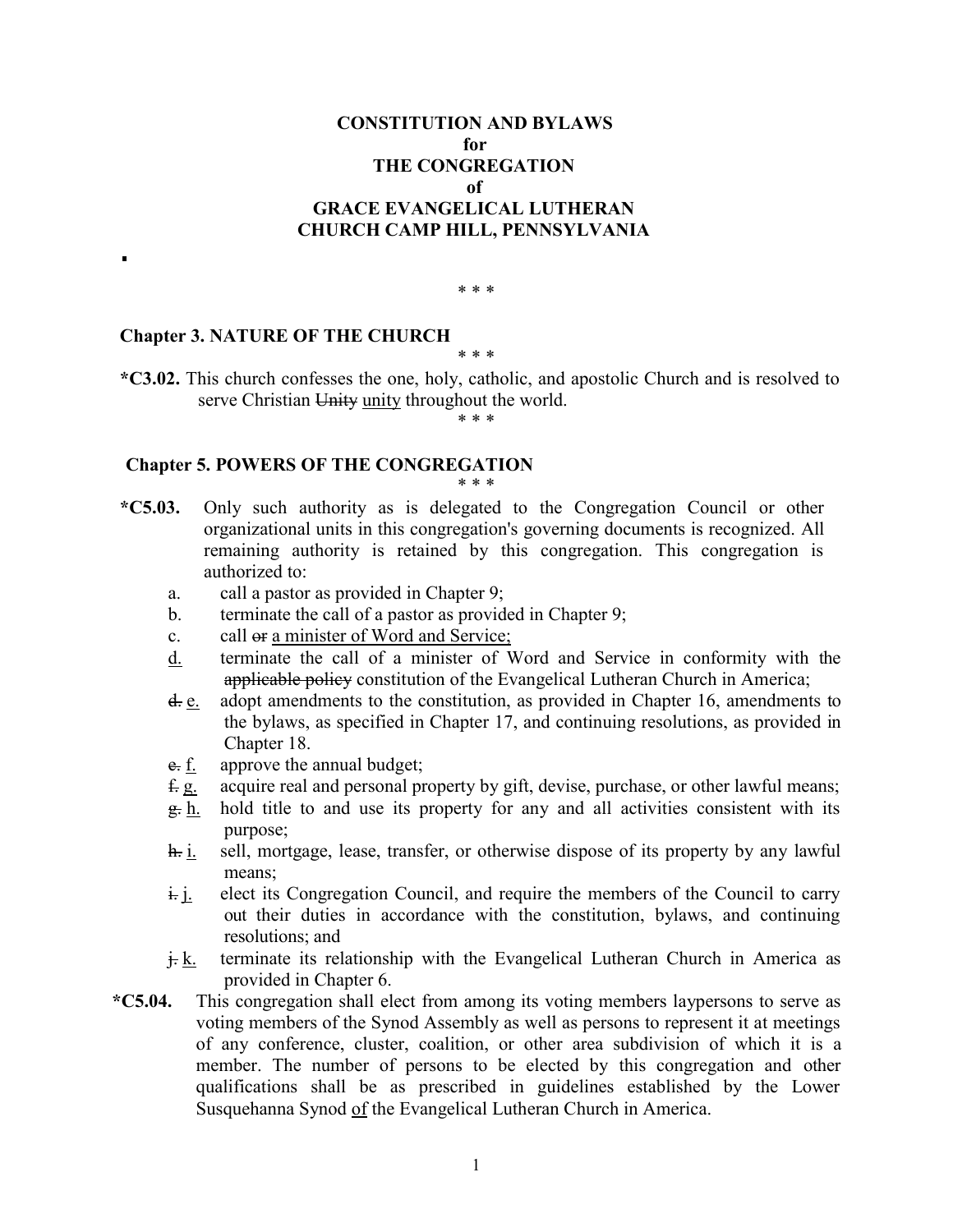## **Chapter 6. CHURCH AFFILIATION**

\* \* \*

- **\*C6.03.** This congregation acknowledges its relationship with the Evangelical Lutheran Church in America in which:
	- a. This congregation agrees to be responsible for its life as a Christian community.
	- b.This congregation pledges its financial support and participation in the life and mission of the Evangelical Lutheran Church in America.
	- c. This congregation agrees to call pastoral leadership from ministers the roster of Ministers of Word and Sacrament roster of the Evangelical Lutheran Church in America in accordance with its call procedures except in special circumstances and with the approval of the bishop of the synod. These special circumstances are limited either to calling a candidate approved for the roster of ministers Ministers of Word and Sacrament of the Evangelical Lutheran Church in America or to contracting for pastoral services with an ordained a minister of Word and Sacrament of a church body with which the Evangelical Lutheran Church in America officially has established a relationship of full communion.
	- d.This congregation agrees to consider ministers of Word and Service for call to other staff positions in this congregation according to the procedures of the Evangelical Lutheran Church in America.
	- e. This congregation agrees to file this constitution and any subsequent changes to this constitution with the synod for review to ascertain that all of its provisions are in agreement with the constitution and bylaws of the Evangelical Lutheran Church in America and with the constitution of the synod.
- \* \* \* **\*C6.05.** A congregation may terminate its relationship with this church by the following procedure:

\* \* \*

- g. This Congregation shall abide by these covenants by and among the three expressions of this church:
	- 1) Congregations seeking to terminate their relationship with this church which fail or refuse to comply with each of the foregoing provisions in \*C6.05. shall be required to receive synod council approval before terminating their membership in this church.
	- 2) Congregations which had been members of the Lutheran Church in America it shall be required, in addition to complying with the foregoing provisions in \*C6.05., to receive synod approval before terminating their membership in this church.
	- 3) Congregations established by the Evangelical Lutheran Church in America shall be required, in addition to complying with the foregoing provisions in \*C6.05., to satisfy all financial obligations to this church and receive synod council approval before terminating their membership in this church.

\* \* \*

### **Chapter 8. MEMBERSHIP**

**\* \* \***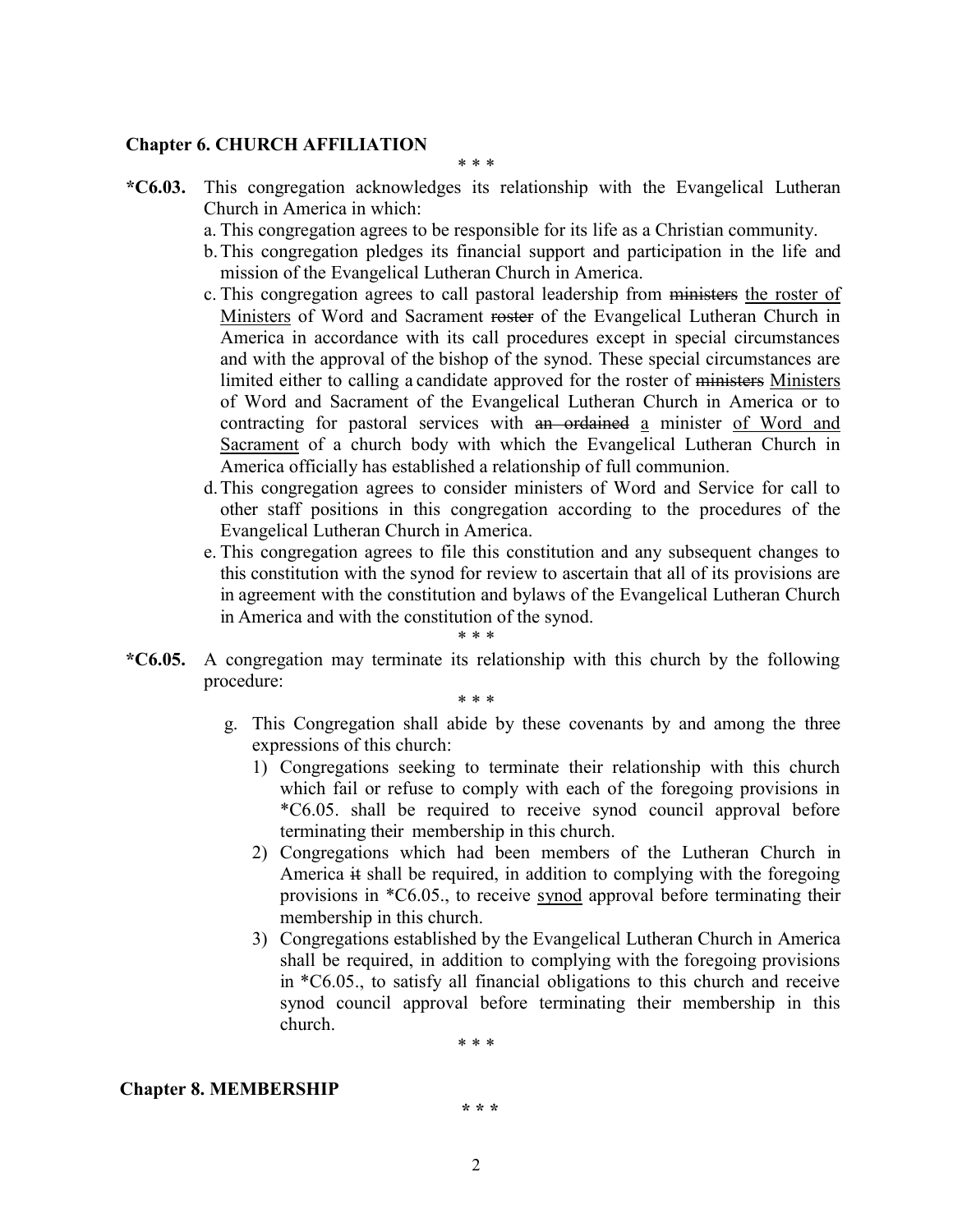**\*C8.02.** Members shall be classified as follows:

**\* \* \***

*c. Voting* members are confirmed members. Such confirmed members, during the current or preceding calendar year, shall have communed in this congregation and shall have made a contribution of record to this. congregation. Members of this congregation who have satisfied these basic standards shall have the privilege of voice and vote at every regular and special meeting of this congregation as well as the other rights and privileges ascribed to voting members by the provisions of this constitution and its bylaws. They shall not have voted as a seasonal member of another congregation of this church in the previous two calendar months.

#### \* \* \*

# **Chapter 9. THE PASTOR ROSTERED MINISTER**

### **\* \* \***

**\*C9.02.** Only a member of the ministers roster of Ministers of Word and Sacrament roster of the Evangelical Lutheran. Church in America or a candidate for the roster of ministers Ministers of Word and Sacrament who has been recommended for this congregation by the synod bishop may be called as a pastor of this congregation.

**\* \* \***

- \***C9.12.** The pastor of this congregation:
	- a. shall keep accurate parochial records of all baptisms, confirmations, marriages, burials, communicants, members received, members dismissed, or members excluded from this congregation;
	- b. shall submit a summary of such statistics annually to the synod; and-
	- c. shall become a member of this congregation upon receipt and acceptance of the letter of call. In a parish of multiple congregations, the pastor shall hold membership in one of the congregations.

**\* \* \***

- **\*C9.23.** Consistent with the faith and practice of the Evangelical Lutheran Church in America, every minister of Word and Service shall:
	- a. Be rooted in the Word of God for proclamation and service;
	- b. Advocate a prophetic diakonia that commits itself to risk-taking and innovative service on the frontiers of the Church's outreach, giving particular attention to the suffering places in God's world;
	- c. Speak publicly to the world in solidarity with the poor and oppressed, calling for justice and proclaiming God's love for the world, witnessing to the realm of God in the community, the nation, and abroad;
	- c. Speak publicly to the world;
	- d. Equip the baptized for ministry in God's world that affirms the gifts of all people;
	- e. Encourage mutual relationships that invite participation and accompaniment of others in God's mission;
	- f. Practice stewardship that respects God's gift of time, talents, and resources;
	- g. Be grounded in a gathered community for ongoing diaconal formation;
	- h. Share knowledge of this church and its wider ministry of the gospel and advocate for the work of all expressions of this church; and
	- i. Identify and encourage qualified persons to prepare for ministry of the gospel.